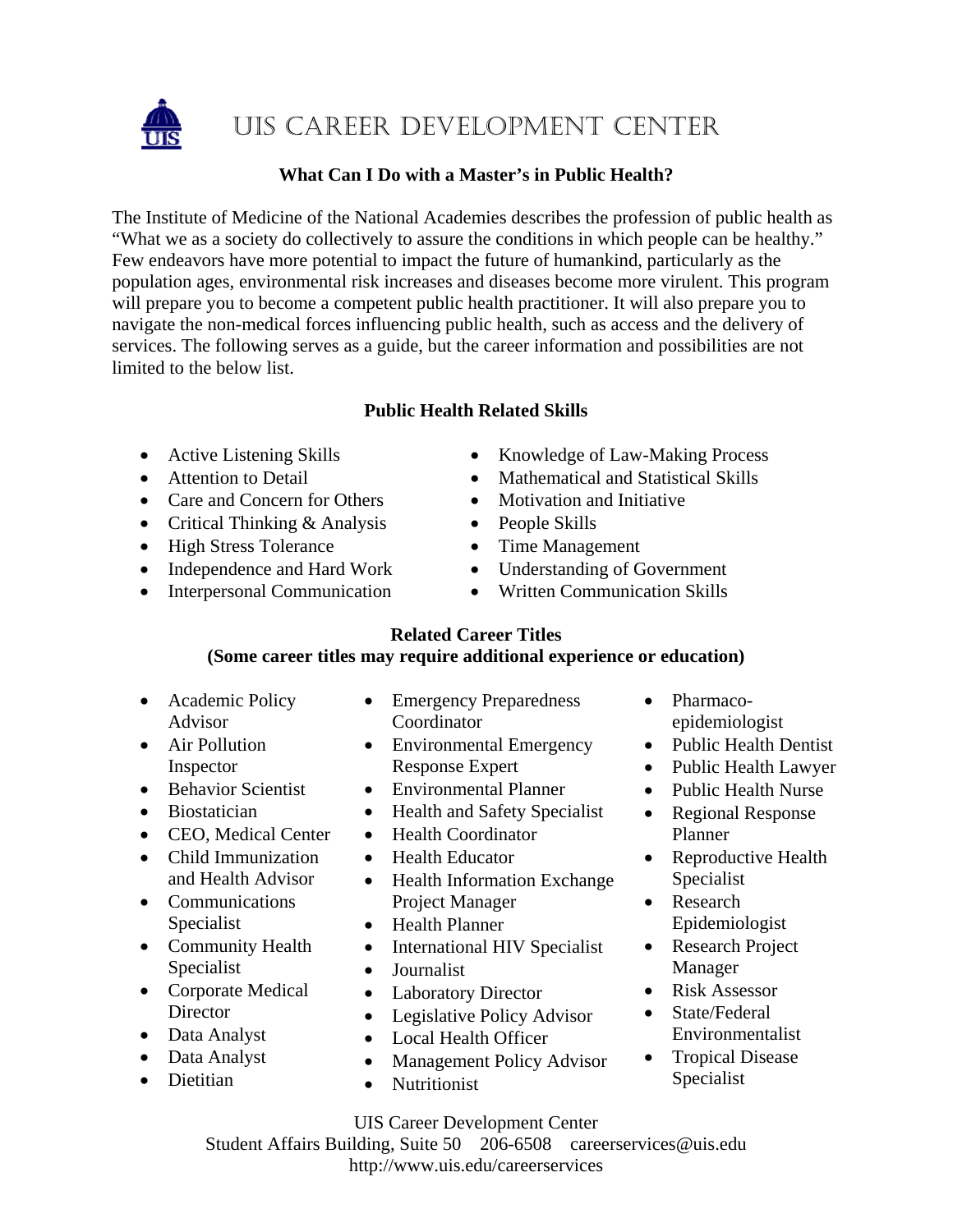# **Employers of Master's in Public Health Degree Holders**

- 
- Corporations and Businesses Legal Offices
- Diagnostic Centers
- Elementary and Secondary Schools
- Environmental Agencies
- Government Bureaus
- Colleges and Universities Hospitals and Medical Facilities
	-
	- Local, State, Federal Government
	- Nonprofit Organizations
	- Political Campaigns and Lobbyists
	- Research Laboratories and **Organizations**

### **Job Posting Sites**

ASTHO Employment Opportunities http://www.astho.org/ Click "Careers" Agency for Healthcare Research and Quality Vacancies http://www.ahrq.gov/about/vacancy.htm Emory Public Health Connection http://cfusion.sph.emory.edu/PHEC/phec.cfm Public Health CareerMart http://www.apha.org/about/careers/ Public Health Jobs http://www.publichealthjobs.net/ Public Health Jobs http://www.publichealthjobs.com/ UIS Career Development Center http://www.uis.edu/careerservices University of Illinois Alumni Association Career Center http://www.uiaa.org/careers World Health Organization Employment http://www.who.int/employment/vacancies/en/ Worldwide Public Health Jobs http://www.jobspublichealth.com/

# **Career Planning Links**

Become a Public Health Professional

http://www.allalliedhealthschools.com/faqs/public\_health.php Certified in Public Health Exam http://www.publichealthexam.org/ Epidemic Intelligence Service http://www.cdc.gov/eis/index.htm Explore Health Careers http://www.explorehealthcareers.org/en/index.aspx Health Career Connection http://www.healthcareers.org/main/careers.htm Pathways to Public Health http://www.pathwaystopublichealth.org/ Pfizer Public Health Group http://www.pfizerpublichealth.com/partnerships.aspx UIS Career Development Center http://www.uis.edu/careerservices UIS Public Health Program http://www.uis.edu/publichealth/ What is Public Health? http://www.whatispublichealth.org/careers/index.html